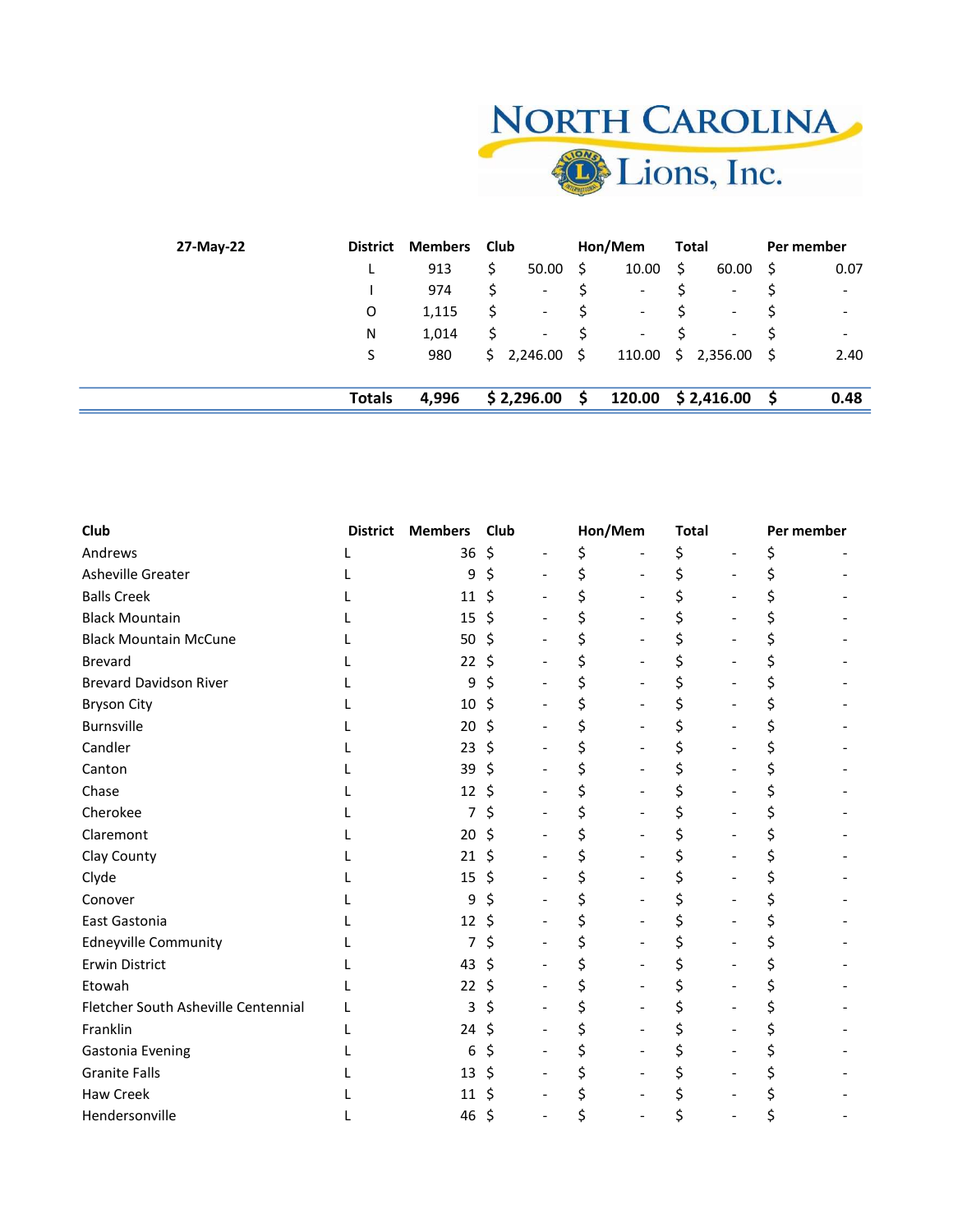| Hildebran                 |   | 7                | \$ |       | \$ |                          | \$                              |       | \$ |      |
|---------------------------|---|------------------|----|-------|----|--------------------------|---------------------------------|-------|----|------|
| <b>Hot Springs</b>        |   | 24               | \$ |       | \$ |                          | \$                              |       | \$ |      |
| Hudson                    |   | 19               | \$ |       | \$ |                          | \$                              |       | \$ |      |
| Lake Lure                 |   | 31               | \$ |       | \$ |                          | \$                              |       | \$ |      |
| Lincolnton                |   | 15               | \$ |       | \$ | $\overline{\phantom{a}}$ | \$                              |       | \$ |      |
| Long View                 |   | 17               | \$ |       | \$ |                          | \$                              |       | \$ |      |
| Maggie Valley             |   | 19               | \$ |       | \$ |                          | \$                              |       | \$ |      |
| Marion                    |   | 17               | \$ |       | \$ |                          | \$                              |       | \$ |      |
| Mars Hill                 |   | $10\,$           | \$ |       | \$ |                          | \$                              |       | \$ |      |
| <b>Mills River</b>        |   | 16               | \$ |       | \$ |                          | \$                              |       | \$ |      |
| Mount Holly               |   | 4                | \$ |       | \$ |                          | \$                              |       | \$ |      |
| Mountain Home             |   | 6                | \$ |       | \$ |                          | \$                              |       | \$ |      |
| Newton                    |   | 7                | \$ |       | \$ |                          | \$                              |       | \$ |      |
| Pisgah Forest             |   | 13               | \$ |       | \$ |                          | \$                              |       | \$ |      |
| <b>Rutherford College</b> |   | 16               | \$ |       | \$ |                          | \$                              |       | \$ |      |
| Rutherfordton             |   | 17               | \$ |       | \$ |                          | \$                              |       | \$ |      |
| Saint Stephens            |   | 8                | \$ |       | \$ |                          | \$                              |       | \$ |      |
| Sand Hill                 |   | 15               | \$ |       | \$ |                          | \$                              |       | \$ |      |
| Shelby                    |   | 15               | \$ |       | \$ |                          | \$                              |       | \$ |      |
| Sherrills Ford            |   | 15               | \$ |       | \$ | 10.00                    | \$                              | 10.00 | \$ | 0.67 |
| <b>Spruce Pine</b>        |   | 7                | \$ |       | \$ |                          | \$                              |       | \$ |      |
| Swannanoa Valley L C      |   | 4                | \$ |       | \$ |                          |                                 |       | \$ |      |
|                           |   | 10               | \$ |       | \$ |                          | \$                              |       | \$ |      |
| Sylva Cullowhee           |   |                  |    |       |    |                          | \$                              |       |    |      |
| Valdese                   |   | 15               | \$ |       | \$ |                          | \$                              |       | \$ |      |
| <b>Valley Springs</b>     |   | 10               | \$ |       | \$ |                          | \$                              |       | \$ |      |
| Waynesville               |   | 12               | \$ |       | \$ |                          | \$                              |       | \$ |      |
| Weaverville               |   | 23               | \$ |       | \$ |                          | \$                              |       | \$ |      |
| West Hickory VIP          |   | 26               | \$ |       | \$ |                          | \$                              | 50.00 | \$ |      |
| L Misc                    |   |                  |    |       | \$ |                          | \$                              |       | \$ |      |
|                           | L | 0                | \$ | 50.00 |    |                          |                                 |       |    |      |
| <b>Totals</b>             |   | 913<br>$\pmb{0}$ | \$ | 50.00 | \$ | 10.00                    | $\overline{\boldsymbol{\zeta}}$ | 60.00 | \$ | 0.07 |
| Bethlehem                 |   | 21               | \$ |       | \$ |                          | \$                              |       | \$ |      |
| Boone                     |   | 20               | \$ |       | \$ |                          | \$                              |       | \$ |      |
| Charlotte Central         |   | 7                | \$ |       | Ş  |                          | \$                              |       | Ş  |      |
| Charlotte Southern        |   | 12               | Ś  |       | \$ |                          | \$                              |       | \$ |      |
| Churchland                |   | 9                | Ś  |       | \$ | $\overline{\phantom{a}}$ | \$                              |       | \$ |      |
| Cleveland                 |   | 29               | \$ |       | \$ |                          | \$                              |       | \$ |      |
| Concord                   |   | 26               | \$ |       | \$ |                          | \$                              |       | \$ |      |
| <b>Creston Riverview</b>  |   | 12               | Ś  |       | \$ |                          | \$                              |       | \$ |      |
| Davidson                  |   | 24               | \$ |       | \$ |                          | \$                              |       | \$ |      |
| Davis Townsend            |   | 19               | \$ |       | \$ |                          | \$                              |       | \$ |      |
| Denton                    |   | 34               | Ś  |       | \$ |                          | \$                              |       | \$ |      |
| Derita                    |   | 13               | \$ |       | \$ |                          | \$                              |       | \$ |      |
| Dobson                    |   | 23               | \$ |       | \$ |                          | \$                              |       | \$ |      |
| Elkin                     |   | 7                | \$ |       | \$ |                          | \$                              |       | \$ |      |
| Fair Grove                |   | 13               | \$ |       | \$ |                          | \$                              |       | \$ |      |
| Harrisburg                |   | 16               | \$ |       | \$ |                          | \$                              |       | \$ |      |
| Hasty                     |   | 1                | \$ |       | \$ |                          | \$                              |       | \$ |      |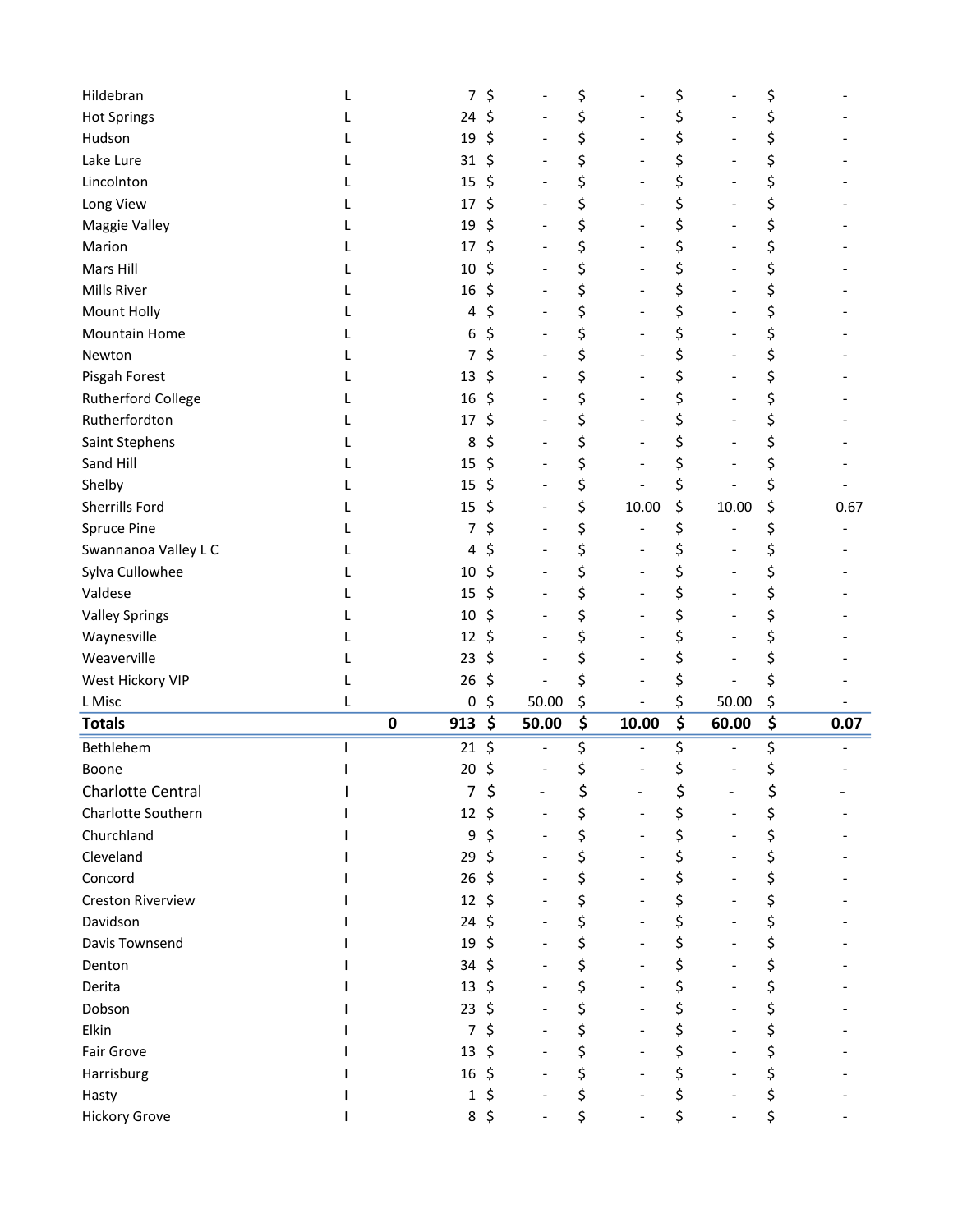| King                                        |              | 54               | \$             |                          | \$       |                              | \$                                        | \$       |  |
|---------------------------------------------|--------------|------------------|----------------|--------------------------|----------|------------------------------|-------------------------------------------|----------|--|
|                                             |              | 16               | \$             |                          | \$       |                              | \$                                        | \$       |  |
| Lake Norman L C                             |              | 19               | $\zeta$        |                          | \$       |                              | \$                                        | \$       |  |
| Lexington Downtown                          |              | 21               | \$             |                          | \$       |                              | \$                                        | \$       |  |
| Linwood                                     |              | 15               | \$             |                          | \$       |                              | \$                                        | \$       |  |
| Midway                                      |              | 11               | \$             |                          | \$       |                              | \$                                        | \$       |  |
| Mint Hill                                   |              | 29               | Ś.             |                          | \$       |                              | \$                                        | \$       |  |
| Mocksville                                  |              | $22 \div$        |                |                          | \$       |                              | \$                                        | \$       |  |
| Mooresville                                 |              | 16               | \$             |                          | \$       |                              | \$                                        | \$       |  |
| <b>Mount Airy</b>                           |              | 17               | \$             |                          | \$       |                              | \$                                        | \$       |  |
| Mt Pleasant                                 |              | 47               | \$             |                          | \$       | $\overline{\phantom{0}}$     | \$                                        | \$       |  |
| North Charlotte                             |              | 12               | \$             |                          | \$       |                              | \$                                        | \$       |  |
| North Davidson                              |              | 18               | \$             |                          | \$       |                              | \$                                        | \$       |  |
| North Wilkesboro                            |              | 41               | \$             |                          | \$       |                              | \$                                        | \$       |  |
| Odell                                       |              | 13               | \$             |                          | \$       |                              | \$                                        | \$       |  |
| Pilot                                       |              | 38               | \$             |                          | \$       |                              | \$                                        | \$       |  |
| Pinnacle                                    |              | 14               | \$             |                          | \$       | -                            | \$                                        | \$       |  |
| Rockwell                                    |              | 9                | Ś              |                          | \$       |                              | \$                                        | \$       |  |
| Salisbury                                   |              | 41               | \$             |                          | \$       |                              | \$                                        | \$       |  |
| South Iredell                               |              | 11               | \$             |                          | \$       |                              | \$                                        | \$       |  |
| Sparta                                      |              | 21               | \$             |                          | \$       |                              | \$                                        | \$       |  |
| Taylorsville                                |              | 11               | \$             |                          | \$       |                              | \$                                        | \$       |  |
| Thomasville                                 |              | 52               | \$             |                          | \$       |                              | \$                                        | \$       |  |
| Troutman                                    |              | 6                | \$             |                          | \$       |                              | \$                                        | \$       |  |
| Wallburg                                    |              | 13               | \$             |                          | \$       |                              | \$                                        | \$       |  |
| <b>Walnut Cove</b>                          |              | 8                | Ś              |                          | \$       |                              | \$                                        | \$       |  |
| West Iredell                                |              | 17               | \$             |                          | \$       |                              | \$                                        | \$       |  |
| West Jefferson                              |              | 27               | \$             |                          | \$       |                              | \$                                        |          |  |
|                                             |              |                  |                |                          |          |                              |                                           | \$       |  |
| West Lexington                              |              | 10               | \$             |                          | \$       |                              | \$                                        | \$       |  |
| Winston Salem Konnoak Hills                 |              | 14               | \$             |                          | \$       |                              | \$                                        | \$       |  |
|                                             |              | 24               | \$             |                          | \$       |                              |                                           |          |  |
| Winston Salem Twin City Host<br>Yadkinville |              | 13               | \$             |                          | \$       |                              | \$<br>\$                                  | \$<br>\$ |  |
| I Misc                                      | $\mathbf{I}$ |                  | 0 <sup>5</sup> |                          | \$       | $\overline{\phantom{a}}$     |                                           | \$       |  |
| <b>Totals</b>                               |              | $974$ \$<br>0    |                |                          | \$       | $\qquad \qquad \blacksquare$ | \$<br>$\overline{\boldsymbol{\varsigma}}$ | \$       |  |
| Aberdeen                                    | $\mathsf O$  | $24 \;$ \$       |                | $\overline{\phantom{a}}$ | \$       | $\overline{\phantom{a}}$     | \$                                        | \$       |  |
| <b>Alamance Community</b>                   | O            | 17               | \$             |                          | \$       |                              |                                           | \$       |  |
| Albemarle                                   | O            | $14 \; \text{S}$ |                |                          | \$       | $\overline{a}$               | \$                                        | \$       |  |
| <b>Archdale Trinity</b>                     | O            | 8                | \$             |                          | \$       | $\overline{\phantom{0}}$     | \$<br>\$                                  | \$       |  |
| Asheboro                                    | O            | 18               | \$             |                          | \$       |                              |                                           |          |  |
| <b>Biscoe</b>                               | O            | 14               | $\zeta$        |                          | \$       |                              | \$                                        | \$<br>\$ |  |
| Broadway                                    | 0            | 26               | Ŝ.             |                          | \$       | $\overline{\phantom{0}}$     | \$<br>\$                                  | \$       |  |
| Candor                                      | O            | 15               | \$             |                          |          | $\overline{\phantom{0}}$     |                                           |          |  |
| Carrboro                                    | 0            | 3                | \$             |                          | \$       |                              | \$                                        | \$       |  |
|                                             | O            | 15               | \$             |                          | \$       | $\overline{\phantom{0}}$     | \$                                        | \$       |  |
| Coleridge                                   | O            | 8                | \$             |                          | \$       |                              | \$                                        | \$       |  |
| Creedmoor                                   | O            |                  | $\zeta$        |                          | \$       |                              | \$                                        | \$       |  |
| Durham<br>Eden                              | O            | 69<br>$27$ \$    |                |                          | \$<br>\$ |                              | \$<br>\$                                  | \$<br>\$ |  |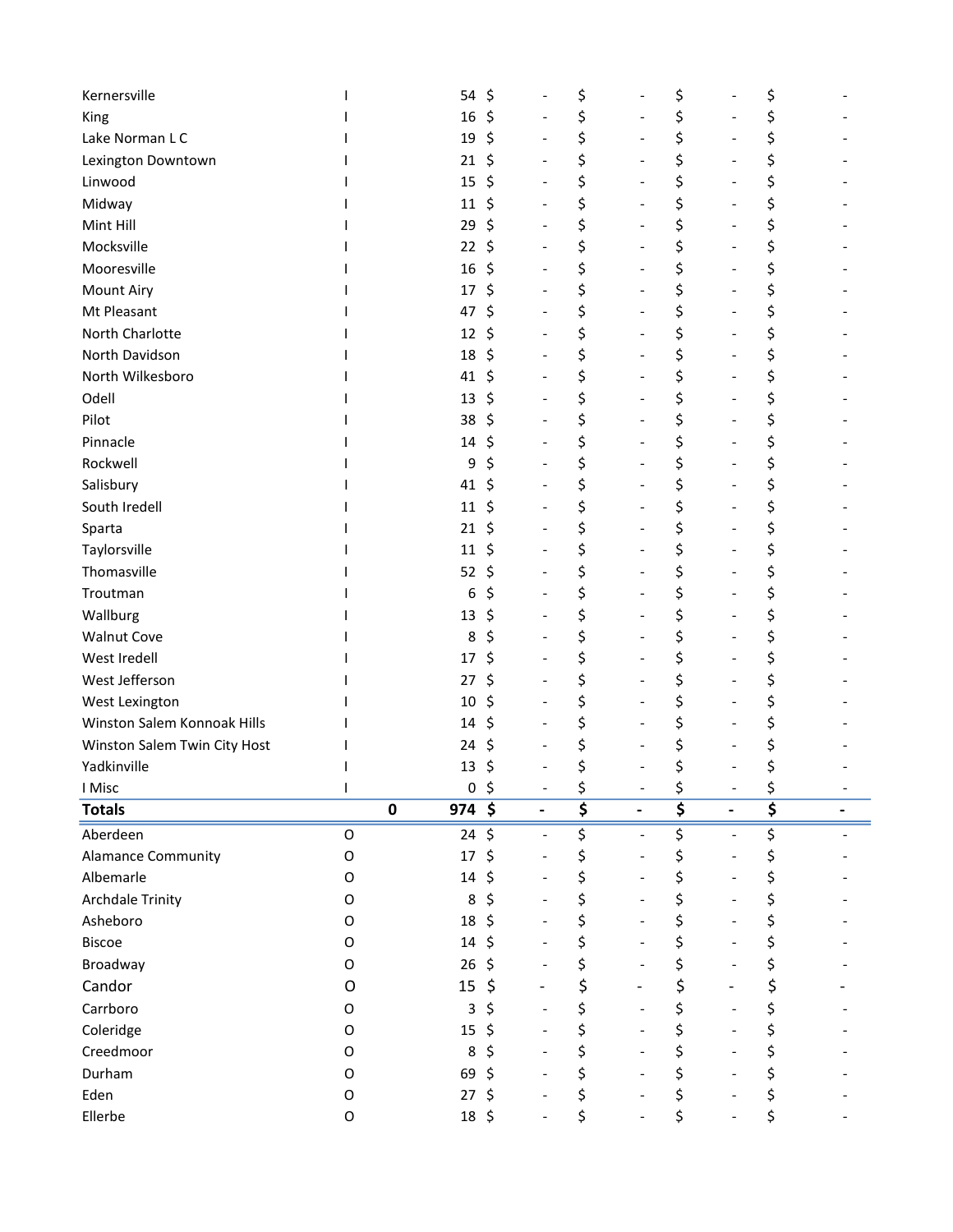| Farmer                      | O           | 21             | \$                             | \$                              |                              | \$                                  |                              | \$                                  |  |
|-----------------------------|-------------|----------------|--------------------------------|---------------------------------|------------------------------|-------------------------------------|------------------------------|-------------------------------------|--|
| Gibsonville                 | O           | 12             | \$                             | \$                              |                              | \$                                  |                              | \$                                  |  |
| Goldston                    | O           | 28             | \$                             | \$                              |                              | \$                                  |                              | \$                                  |  |
| <b>Grays Chapel</b>         | O           | 26             | \$                             | \$                              |                              | \$                                  |                              | \$                                  |  |
| <b>Greater Monroe</b>       | O           | 6              | \$                             | \$                              | $\overline{\phantom{a}}$     | \$                                  |                              | \$                                  |  |
| Greensboro                  | O           | 53             | \$                             | \$                              |                              | \$                                  |                              | \$                                  |  |
| Greensboro Gate City        | O           | 14             | \$                             | \$                              |                              | \$                                  |                              | \$                                  |  |
| Greensboro Hamilton Lakes   | O           | 24             | \$                             | \$                              | $\overline{\phantom{a}}$     | \$                                  | $\qquad \qquad \blacksquare$ | \$                                  |  |
| Guilford County Women Cyber | O           | 40             | \$                             | \$                              |                              | \$                                  |                              | \$                                  |  |
| Hamlet                      | O           | 23             | \$                             | \$                              |                              | \$                                  |                              | \$                                  |  |
| <b>High Point</b>           | O           | 23             | \$<br>$\overline{a}$           | \$                              | $\qquad \qquad \blacksquare$ | \$                                  | $\qquad \qquad \blacksquare$ | \$                                  |  |
| <b>Indian Trail</b>         | O           | 13             | \$                             | \$                              |                              | \$                                  |                              | \$                                  |  |
| Jamestown                   | O           | 12             | \$                             | \$                              |                              | \$                                  |                              | \$                                  |  |
| Julian                      | O           | 10             | \$                             | \$                              | $\overline{\phantom{m}}$     | \$                                  | $\overline{\phantom{m}}$     | \$                                  |  |
| Liberty                     | O           | 13             | \$                             | \$                              |                              | \$                                  |                              | \$                                  |  |
| Madison                     | O           | 11             | \$                             | \$                              | $\overline{\phantom{a}}$     | \$                                  |                              | \$                                  |  |
| Mayodan                     | O           | 5              | \$                             | \$                              |                              | \$                                  |                              | \$                                  |  |
| Mc Leansville               | O           | 23             | \$                             | \$                              |                              | \$                                  |                              | \$                                  |  |
| Moncure                     | O           | 15             | \$                             | \$                              |                              | \$                                  |                              | \$                                  |  |
| Mount Gilead                | O           | 28             | \$                             | \$                              | $\overline{\phantom{a}}$     | \$                                  |                              | \$                                  |  |
| North Moore                 | O           | 29             | \$                             | \$                              |                              | \$                                  |                              | \$                                  |  |
| Norwood                     | O           | 15             | \$                             | \$                              | $\overline{\phantom{a}}$     | \$                                  |                              | \$                                  |  |
| Oak Ridge                   | O           | 14             | \$                             | \$                              |                              | \$                                  |                              | \$                                  |  |
| Oakboro                     | O           | 13             | \$                             | \$                              |                              | \$                                  |                              | \$                                  |  |
| Oxford                      | O           | 26             | \$                             | \$                              |                              | \$                                  |                              | \$                                  |  |
| Pleasant Garden             | O           | 22             | \$                             | \$                              | Ĭ.                           | \$                                  |                              | \$                                  |  |
| Reidsville                  | O           | 33             | \$                             | \$                              |                              | \$                                  | $\qquad \qquad \blacksquare$ | \$                                  |  |
| Rockingham                  | O           | 17             | \$                             | \$                              |                              | \$                                  |                              | \$                                  |  |
| Sanford                     | O           | 79             | \$                             | \$                              |                              | \$                                  |                              | \$                                  |  |
| Siler City                  | O           | 24             | \$                             | \$                              | $\qquad \qquad \blacksquare$ | \$                                  |                              | \$                                  |  |
| South Chatham L C           | O           | 10             | \$                             | \$                              |                              | \$                                  |                              | \$                                  |  |
| Troy                        | 0           | 18             | \$                             | \$                              |                              | \$                                  |                              | \$                                  |  |
| Unionville                  | 0           | 23             | \$                             | \$                              |                              | \$                                  |                              | \$                                  |  |
| Vass                        | O           | 39             | \$                             | \$                              |                              | \$                                  |                              | \$                                  |  |
| Wadesboro                   | 0           | 9              | \$                             | \$                              |                              | \$                                  |                              | \$                                  |  |
| Waxhaw                      | 0           | 21             | \$                             | \$                              |                              | \$                                  |                              | \$                                  |  |
| West Montgomery LC          | 0           | 11             | \$                             | \$                              |                              | \$                                  |                              | \$                                  |  |
| West Stanly                 | 0           | 21             | \$                             | \$                              |                              | \$                                  |                              | \$                                  |  |
| Wingate                     | O           | 15             | \$                             | \$                              |                              | \$                                  |                              | \$                                  |  |
| O Misc                      | $\mathsf O$ | 0              | \$                             | \$                              |                              | \$                                  |                              | \$                                  |  |
| <b>Totals</b>               |             | $1115$ \$<br>0 |                                | $\overline{\boldsymbol{\zeta}}$ | $\overline{\phantom{a}}$     | $\overline{\boldsymbol{\varsigma}}$ |                              | $\overline{\boldsymbol{\varsigma}}$ |  |
| Anderson Creek              | ${\sf N}$   | 37             | \$<br>$\overline{\phantom{0}}$ | \$                              | $\overline{\phantom{a}}$     | \$                                  |                              | \$                                  |  |
| Angier                      | ${\sf N}$   | 18             | \$                             | \$                              | $\overline{\phantom{a}}$     | \$                                  |                              | \$                                  |  |
| Aurora                      | N           | 14             | \$                             | \$                              |                              | \$                                  |                              | \$                                  |  |
| Bath                        | N           | 16             | \$                             | \$                              |                              | \$                                  |                              | \$                                  |  |
| Beaufort                    | N           | 36             | \$                             | \$                              |                              | \$                                  |                              | \$                                  |  |
| Benson                      | N           | $33 \;$ \$     |                                | \$                              |                              | \$                                  |                              | \$                                  |  |
| <b>Buies Creek</b>          | N           | $8\frac{2}{3}$ |                                | \$                              |                              | \$                                  |                              | \$                                  |  |
|                             |             |                |                                |                                 |                              |                                     |                              |                                     |  |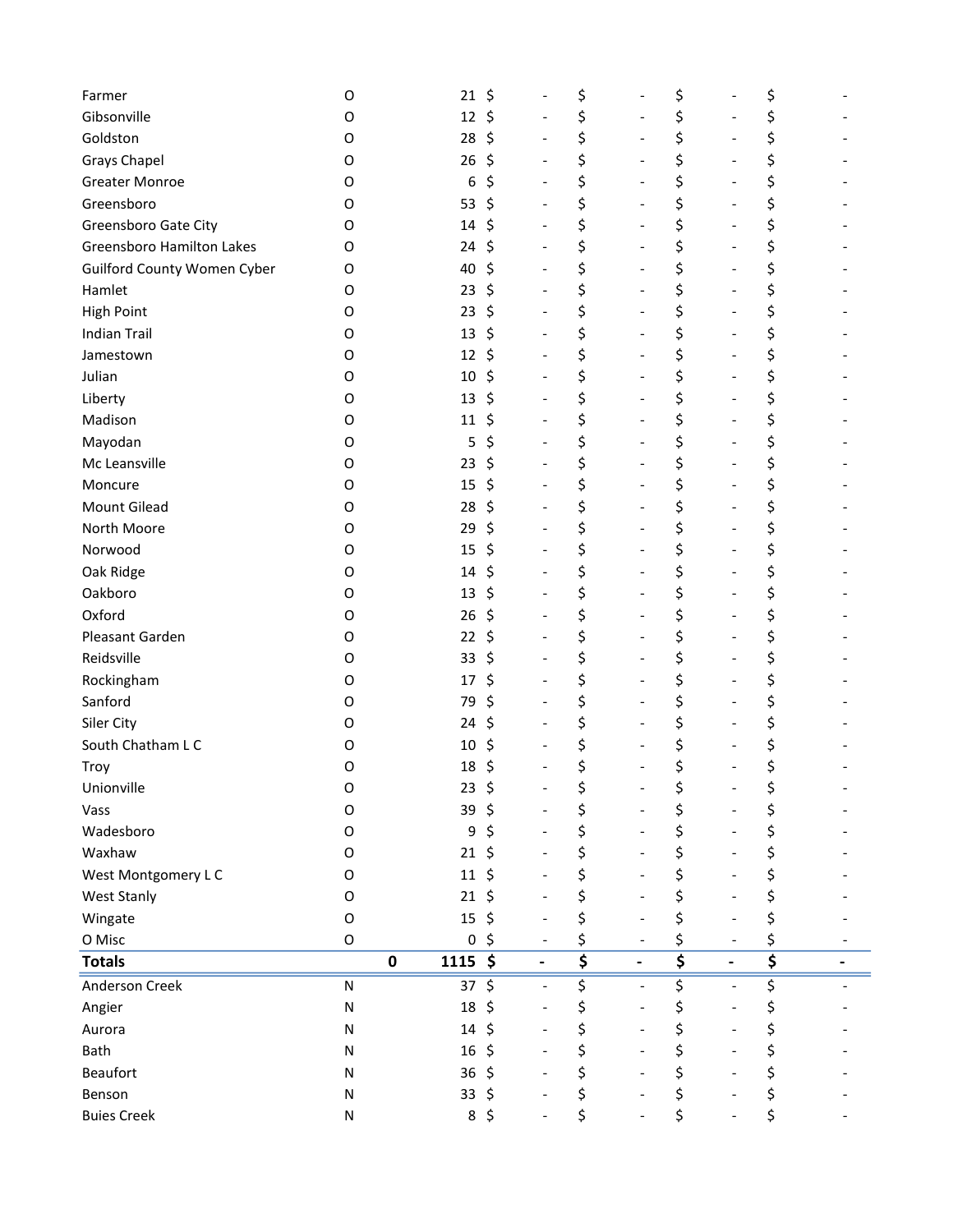| <b>Burgaw</b>                    | Ν         | 14 | \$             |                   |                              | \$                             | \$                                 | \$ |
|----------------------------------|-----------|----|----------------|-------------------|------------------------------|--------------------------------|------------------------------------|----|
| Calabash                         | Ν         | 27 | \$             |                   |                              | \$                             | \$<br>$\qquad \qquad \blacksquare$ | \$ |
| Chadbourn                        | N         | 8  | \$             |                   |                              | \$<br>$\overline{\phantom{a}}$ | \$<br>$\qquad \qquad \blacksquare$ | \$ |
| Clarkton                         | N         | 14 | \$             |                   |                              | \$                             | \$                                 | \$ |
| Clinton                          | N         | 18 | \$             | $\qquad \qquad -$ |                              | \$<br>-                        | \$<br>$\qquad \qquad -$            | \$ |
| Coats                            | N         | 20 | \$             |                   |                              | \$<br>$\overline{\phantom{a}}$ | \$<br>$\overline{\phantom{0}}$     | \$ |
| Dunn                             | N         | 8  | \$             |                   |                              | \$                             | \$                                 | \$ |
| Dunn Mary Stewart Community      | N         | 10 | \$             |                   | $\qquad \qquad \blacksquare$ | \$<br>$\overline{\phantom{a}}$ | \$<br>$\overline{\phantom{a}}$     | \$ |
| Erwin                            | ${\sf N}$ | 20 | \$             |                   |                              | \$<br>$\overline{\phantom{a}}$ | \$<br>$\qquad \qquad -$            | \$ |
| Faison                           | N         | 12 | \$             |                   |                              | \$<br>$\overline{\phantom{a}}$ | \$<br>$\qquad \qquad -$            | \$ |
| Farmville                        | N         | 11 | \$             |                   |                              | \$<br>$\overline{\phantom{a}}$ | \$<br>$\overline{\phantom{0}}$     | \$ |
| Fayetteville Community           | N         | 18 | \$             |                   |                              | \$<br>$\overline{\phantom{a}}$ | \$<br>$\qquad \qquad -$            | \$ |
| Fayetteville Massey Hill         | N         | 61 | \$             |                   |                              | \$<br>$\overline{\phantom{0}}$ | \$<br>$\overline{\phantom{0}}$     | \$ |
| Godwin                           | N         | 13 | \$             |                   |                              | \$<br>$\overline{a}$           | \$<br>$\overline{\phantom{0}}$     | \$ |
| Goldsboro Downtown               | N         | 34 | \$             |                   |                              | \$<br>$\overline{\phantom{0}}$ | \$<br>$\qquad \qquad -$            | \$ |
| Goldsboro Host                   | N         | 11 | \$             |                   |                              | \$<br>$\overline{\phantom{a}}$ | \$<br>$\qquad \qquad -$            | \$ |
| Greenville Host                  | N         | 10 | \$             |                   |                              | \$<br>$\overline{a}$           | \$<br>$\overline{\phantom{0}}$     | \$ |
| Grifton                          | N         | 4  | \$             |                   |                              | \$<br>$\overline{a}$           | \$<br>$\qquad \qquad -$            | \$ |
| Hampstead                        | N         | 8  | \$             |                   |                              | \$<br>$\overline{\phantom{a}}$ | \$<br>$\qquad \qquad -$            | \$ |
| Hanover                          | N         | 5  | \$             |                   |                              | \$<br>$\overline{a}$           | \$<br>$\qquad \qquad -$            | \$ |
| Jacksonville Host                | N         | 16 | \$             |                   |                              | \$<br>$\overline{\phantom{a}}$ | \$<br>$\qquad \qquad -$            | \$ |
| Jacksonville New River           | N         | 9  | \$             |                   |                              | \$<br>$\overline{\phantom{a}}$ | \$<br>$\qquad \qquad -$            | \$ |
| Jones County                     | N         | 8  | \$             |                   |                              | \$<br>$\overline{a}$           | \$<br>$\qquad \qquad -$            | \$ |
| Kenansville                      | N         | 12 | S              |                   |                              | \$<br>$\qquad \qquad -$        | \$<br>$\overline{\phantom{0}}$     | \$ |
| Kinston                          | N         | 27 | \$             |                   |                              | \$<br>$\overline{a}$           | \$                                 | \$ |
| Kinston Ram Neuse                | N         | 17 | \$             |                   |                              | \$<br>$\overline{a}$           | \$<br>$\overline{\phantom{0}}$     | \$ |
| Lake Waccamaw                    | N         | 12 | \$             |                   |                              | \$<br>$\overline{\phantom{a}}$ | \$<br>$\qquad \qquad -$            | \$ |
| Lillington                       | N         | 9  | \$             |                   |                              | \$<br>$\overline{a}$           | \$                                 | \$ |
| Lumberton                        | N         | 23 | \$             |                   |                              | \$<br>$\overline{a}$           | \$<br>$\overline{\phantom{0}}$     | \$ |
| Maxton                           | N         | 11 | \$             |                   |                              | \$<br>$\overline{\phantom{a}}$ | \$<br>$\qquad \qquad -$            | \$ |
| Mount Olive                      | Ν         | 5  | \$             |                   |                              | \$                             | \$                                 | \$ |
| New Bern                         | N         | 18 | \$             |                   |                              | \$                             | \$                                 | \$ |
| New Bern Twin Rivers             | ${\sf N}$ | 16 | \$             |                   |                              | \$                             | \$                                 | \$ |
| Oak Island L C                   | ${\sf N}$ | 12 | \$             |                   |                              | \$                             | \$                                 | \$ |
| Pembroke                         | ${\sf N}$ | 38 | \$             |                   |                              | \$                             | \$                                 | \$ |
| Pikeville                        | ${\sf N}$ | 18 | \$             |                   |                              | \$<br>$\overline{\phantom{a}}$ | \$<br>$\overline{\phantom{0}}$     | \$ |
| Pine Level                       | ${\sf N}$ | 27 | \$             |                   |                              | \$<br>$\overline{\phantom{a}}$ | \$<br>$\qquad \qquad -$            | \$ |
| Princeton                        | ${\sf N}$ | 12 | \$             |                   |                              | \$<br>$\overline{\phantom{a}}$ | \$<br>$\overline{\phantom{0}}$     | \$ |
| Rowland                          | N         | 6  | \$             |                   | $\overline{a}$               | \$<br>$\overline{\phantom{0}}$ | \$<br>$\overline{\phantom{0}}$     | \$ |
| Saint Pauls                      | ${\sf N}$ | 9  | \$             |                   |                              | \$<br>$\overline{a}$           | \$<br>$\qquad \qquad -$            | \$ |
| Selma                            | ${\sf N}$ | 16 | \$             |                   |                              | \$<br>$\overline{\phantom{0}}$ | \$                                 | \$ |
| Shallotte                        | N         | 25 | \$             |                   |                              | \$<br>$\overline{a}$           | \$<br>$\overline{\phantom{0}}$     | \$ |
| Smithfield                       | ${\sf N}$ | 12 | \$             |                   |                              | \$<br>$\overline{\phantom{0}}$ | \$<br>$\overline{\phantom{0}}$     | \$ |
| Snow Hill                        | ${\sf N}$ | 10 | \$             |                   |                              | \$<br>$\overline{\phantom{a}}$ | \$<br>$\qquad \qquad -$            | \$ |
| Southeastern NC Eyecare Interest | ${\sf N}$ | 6  | \$             |                   |                              | \$<br>$\overline{\phantom{0}}$ | \$<br>$\overline{\phantom{0}}$     | \$ |
| Southport                        | ${\sf N}$ | 52 | \$             |                   | $\overline{\phantom{a}}$     | \$<br>$\overline{\phantom{a}}$ | \$<br>$\qquad \qquad -$            | \$ |
| Western Harnett                  | ${\sf N}$ | 67 | \$             |                   |                              | \$                             | \$                                 | \$ |
| Wilmington                       | ${\sf N}$ | 33 | \$             |                   |                              | \$                             | \$                                 | \$ |
| N Misc                           | ${\sf N}$ |    | 0 <sup>5</sup> |                   |                              | \$                             | \$                                 | \$ |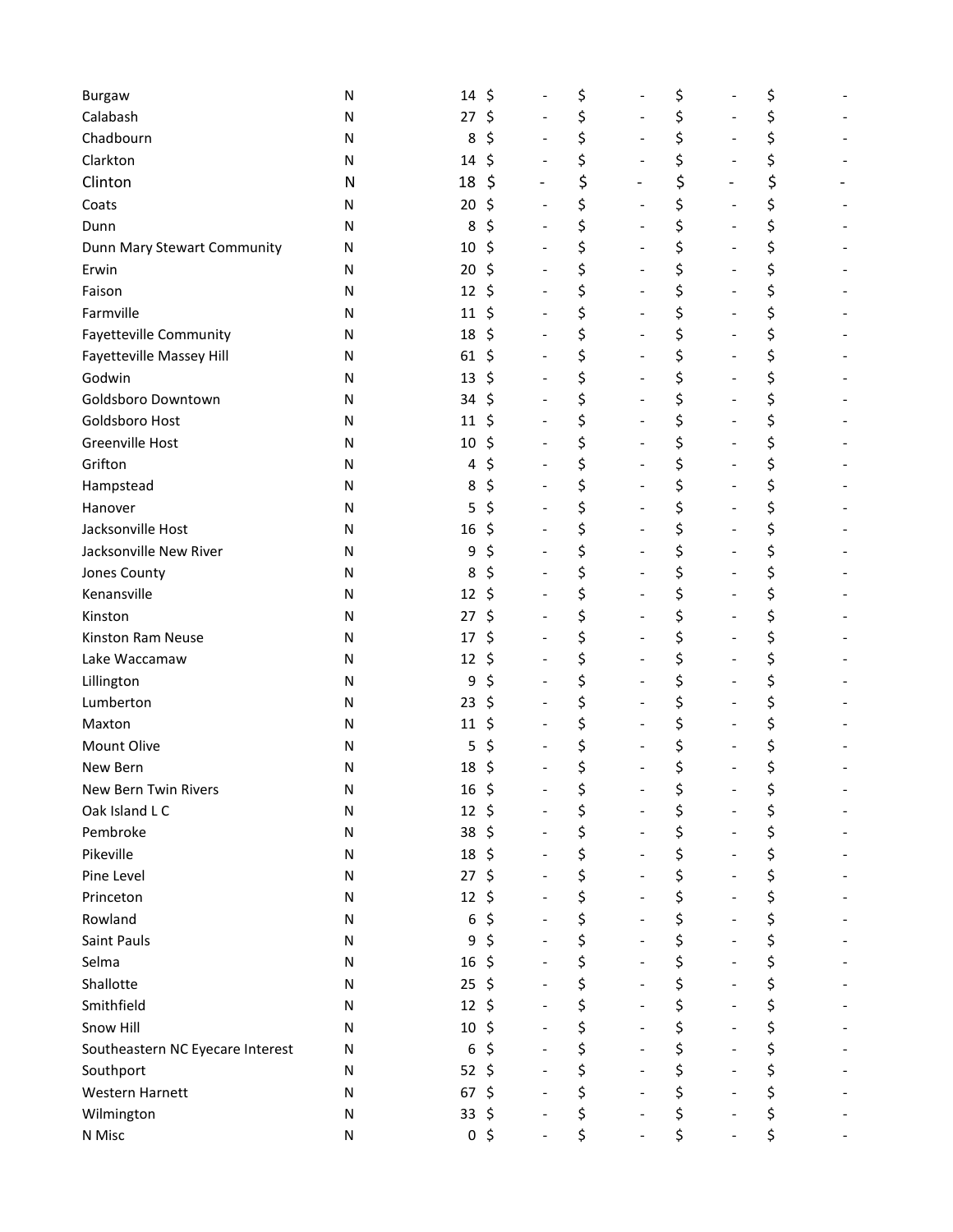| \$<br>\$<br>\$<br>S<br>41<br>\$<br>Apex<br>S<br>22<br>\$<br>\$<br>\$<br><b>Bunn Cert</b><br>\$<br>\$<br>\$<br>\$<br>\$<br>33.00<br>S<br>11<br>33.00<br>3.00<br>Cary<br>\$<br>\$<br>\$<br>\$<br>Columbia<br>S<br>13<br>Currituck<br>\$<br>\$<br>S<br>7<br>\$<br>\$<br>\$<br>S<br>\$<br>Edenton<br>\$<br>27<br>\$<br>\$<br>\$<br>S<br>\$<br>1,361.00<br>1,396.00<br>Elizabeth City River City<br>16<br>35.00<br>87.25<br>Enfield<br>\$<br>\$<br>\$<br>S<br>16<br>\$<br>\$<br><b>First Flight</b><br>S<br>20<br>\$<br>\$<br>\$<br>\$<br>\$<br>\$<br>Franklinton<br>\$<br>36.00<br>36.00<br>S<br>12<br>3.00<br>\$<br>\$<br><b>Fuquay Varina</b><br>105.00<br>\$<br>105.00<br>\$<br>S<br>36<br>2.92<br>\$<br>\$<br>\$<br>\$<br>S<br>20<br>Garner<br>\$<br>\$<br>S<br>\$<br>39.00<br><b>Gates County</b><br>13<br>\$<br>39.00<br>3.00<br>\$<br>\$<br>Henderson<br>\$<br>9<br>\$<br>S<br>\$<br>\$<br>Hertford<br>\$<br>S<br>10<br>\$<br>Jackson<br>\$<br>\$<br>S<br>11<br>\$<br>\$<br>Knightdale<br>\$<br>\$<br>\$<br>S<br>8<br>$\qquad \qquad -$<br>\$<br>\$<br>\$<br>S<br>60<br>\$<br>180.00<br>180.00<br>Lake Gaston<br>3.00<br>\$<br>S<br>\$<br>\$<br>\$<br>Littleton<br>32<br>\$<br>Louisburg<br>\$<br>\$<br>S<br>14<br>\$<br>\$<br>Lower Currituck<br>\$<br>\$<br>\$<br>S<br>6<br>\$<br>\$<br>\$<br>\$<br>S<br>10<br>Lucama<br>\$<br>\$<br>\$<br>Manteo<br>S<br>\$<br>24<br>\$<br>\$<br>Murfreesboro<br>\$<br>S<br>7<br>\$<br>S<br>\$<br>\$<br>\$<br>Nags Head<br>1<br>Nashville<br>\$<br>\$<br>\$<br>\$<br>S<br>20<br>\$<br>\$<br>\$<br>Pilot L C<br>\$<br>81.00<br>81.00<br>S<br>27<br>3.00<br>\$<br>Plymouth<br>S<br>12<br>\$<br>\$<br>\$<br>\$<br>Raleigh Downtown<br>18<br>\$<br>\$<br>S<br>\$<br>\$<br>\$<br>\$<br>Raleigh Host<br>S<br>50<br>144.00<br>144.00<br>2.88<br>\$<br>\$<br>\$<br>\$<br>Raleigh North Raleigh<br>S<br>35<br>102.00<br>102.00<br>2.91<br>Raleigh Southeast<br>16<br>\$<br>\$<br>S<br>\$<br>\$<br>Roanoke Rapids<br>\$<br>33<br>S<br>\$<br>Ş<br>\$<br>\$<br>\$<br>\$<br>Rocky Hock<br>S<br>\$<br>25<br>\$<br>\$<br>\$<br><b>Rocky Mount Evening</b><br>S<br>\$<br>33.00<br>11<br>33.00<br>3.00<br>$\overline{\phantom{0}}$<br>\$<br>\$<br>Saratoga<br>S<br>13<br>\$<br>\$<br>$\qquad \qquad -$<br>\$<br>\$<br>\$<br><b>Scotland Neck</b><br>S<br>7<br>\$<br>\$<br>\$<br>\$<br>Seaboard<br>S<br>36<br>\$<br>\$<br>Tarboro<br>24.00<br>\$<br>24.00<br>\$<br>S<br>8<br>\$<br>3.00<br>$\overline{\phantom{0}}$<br>\$<br>Townsville<br>S<br>15<br>\$<br>\$<br>\$<br>\$<br>\$<br>S<br>18<br>\$<br>\$<br>54.00<br><b>Wake Forest</b><br>54.00<br>3.00<br>\$<br>Wanchese<br>S<br>15<br>\$<br>\$<br>\$<br>$\overline{\phantom{0}}$<br>\$<br>Warrenton<br>S<br>22<br>\$<br>\$<br>\$<br>\$<br>Weeksville<br>38<br>\$<br>\$<br>\$<br>S<br>\$<br>\$<br>\$<br>Wendell<br>\$<br>S<br>20<br>\$<br>16<br>\$<br>Whitakers<br>S<br>\$<br>48.00<br>\$<br>48.00<br>3.00<br>\$<br>\$<br>White Level L C<br>S<br>$11 \;$ \$<br>\$ | <b>Totals</b> | $\pmb{0}$<br>1014 | \$<br>$\overline{\phantom{0}}$ | \$<br>$\overline{\phantom{0}}$ | \$<br>$\qquad \qquad \blacksquare$ | \$<br>$\qquad \qquad \blacksquare$ |
|-----------------------------------------------------------------------------------------------------------------------------------------------------------------------------------------------------------------------------------------------------------------------------------------------------------------------------------------------------------------------------------------------------------------------------------------------------------------------------------------------------------------------------------------------------------------------------------------------------------------------------------------------------------------------------------------------------------------------------------------------------------------------------------------------------------------------------------------------------------------------------------------------------------------------------------------------------------------------------------------------------------------------------------------------------------------------------------------------------------------------------------------------------------------------------------------------------------------------------------------------------------------------------------------------------------------------------------------------------------------------------------------------------------------------------------------------------------------------------------------------------------------------------------------------------------------------------------------------------------------------------------------------------------------------------------------------------------------------------------------------------------------------------------------------------------------------------------------------------------------------------------------------------------------------------------------------------------------------------------------------------------------------------------------------------------------------------------------------------------------------------------------------------------------------------------------------------------------------------------------------------------------------------------------------------------------------------------------------------------------------------------------------------------------------------------------------------------------------------------------------------------------------------------------------------------------------------------------------------------------------------------------------------------------------------------------------------------------------------------------------------------------------------------------------------------------------------------------------------------------------------------------------------------------------------------------|---------------|-------------------|--------------------------------|--------------------------------|------------------------------------|------------------------------------|
|                                                                                                                                                                                                                                                                                                                                                                                                                                                                                                                                                                                                                                                                                                                                                                                                                                                                                                                                                                                                                                                                                                                                                                                                                                                                                                                                                                                                                                                                                                                                                                                                                                                                                                                                                                                                                                                                                                                                                                                                                                                                                                                                                                                                                                                                                                                                                                                                                                                                                                                                                                                                                                                                                                                                                                                                                                                                                                                                         |               |                   |                                |                                |                                    |                                    |
|                                                                                                                                                                                                                                                                                                                                                                                                                                                                                                                                                                                                                                                                                                                                                                                                                                                                                                                                                                                                                                                                                                                                                                                                                                                                                                                                                                                                                                                                                                                                                                                                                                                                                                                                                                                                                                                                                                                                                                                                                                                                                                                                                                                                                                                                                                                                                                                                                                                                                                                                                                                                                                                                                                                                                                                                                                                                                                                                         |               |                   |                                |                                |                                    |                                    |
|                                                                                                                                                                                                                                                                                                                                                                                                                                                                                                                                                                                                                                                                                                                                                                                                                                                                                                                                                                                                                                                                                                                                                                                                                                                                                                                                                                                                                                                                                                                                                                                                                                                                                                                                                                                                                                                                                                                                                                                                                                                                                                                                                                                                                                                                                                                                                                                                                                                                                                                                                                                                                                                                                                                                                                                                                                                                                                                                         |               |                   |                                |                                |                                    |                                    |
|                                                                                                                                                                                                                                                                                                                                                                                                                                                                                                                                                                                                                                                                                                                                                                                                                                                                                                                                                                                                                                                                                                                                                                                                                                                                                                                                                                                                                                                                                                                                                                                                                                                                                                                                                                                                                                                                                                                                                                                                                                                                                                                                                                                                                                                                                                                                                                                                                                                                                                                                                                                                                                                                                                                                                                                                                                                                                                                                         |               |                   |                                |                                |                                    |                                    |
|                                                                                                                                                                                                                                                                                                                                                                                                                                                                                                                                                                                                                                                                                                                                                                                                                                                                                                                                                                                                                                                                                                                                                                                                                                                                                                                                                                                                                                                                                                                                                                                                                                                                                                                                                                                                                                                                                                                                                                                                                                                                                                                                                                                                                                                                                                                                                                                                                                                                                                                                                                                                                                                                                                                                                                                                                                                                                                                                         |               |                   |                                |                                |                                    |                                    |
|                                                                                                                                                                                                                                                                                                                                                                                                                                                                                                                                                                                                                                                                                                                                                                                                                                                                                                                                                                                                                                                                                                                                                                                                                                                                                                                                                                                                                                                                                                                                                                                                                                                                                                                                                                                                                                                                                                                                                                                                                                                                                                                                                                                                                                                                                                                                                                                                                                                                                                                                                                                                                                                                                                                                                                                                                                                                                                                                         |               |                   |                                |                                |                                    |                                    |
|                                                                                                                                                                                                                                                                                                                                                                                                                                                                                                                                                                                                                                                                                                                                                                                                                                                                                                                                                                                                                                                                                                                                                                                                                                                                                                                                                                                                                                                                                                                                                                                                                                                                                                                                                                                                                                                                                                                                                                                                                                                                                                                                                                                                                                                                                                                                                                                                                                                                                                                                                                                                                                                                                                                                                                                                                                                                                                                                         |               |                   |                                |                                |                                    |                                    |
|                                                                                                                                                                                                                                                                                                                                                                                                                                                                                                                                                                                                                                                                                                                                                                                                                                                                                                                                                                                                                                                                                                                                                                                                                                                                                                                                                                                                                                                                                                                                                                                                                                                                                                                                                                                                                                                                                                                                                                                                                                                                                                                                                                                                                                                                                                                                                                                                                                                                                                                                                                                                                                                                                                                                                                                                                                                                                                                                         |               |                   |                                |                                |                                    |                                    |
|                                                                                                                                                                                                                                                                                                                                                                                                                                                                                                                                                                                                                                                                                                                                                                                                                                                                                                                                                                                                                                                                                                                                                                                                                                                                                                                                                                                                                                                                                                                                                                                                                                                                                                                                                                                                                                                                                                                                                                                                                                                                                                                                                                                                                                                                                                                                                                                                                                                                                                                                                                                                                                                                                                                                                                                                                                                                                                                                         |               |                   |                                |                                |                                    |                                    |
|                                                                                                                                                                                                                                                                                                                                                                                                                                                                                                                                                                                                                                                                                                                                                                                                                                                                                                                                                                                                                                                                                                                                                                                                                                                                                                                                                                                                                                                                                                                                                                                                                                                                                                                                                                                                                                                                                                                                                                                                                                                                                                                                                                                                                                                                                                                                                                                                                                                                                                                                                                                                                                                                                                                                                                                                                                                                                                                                         |               |                   |                                |                                |                                    |                                    |
|                                                                                                                                                                                                                                                                                                                                                                                                                                                                                                                                                                                                                                                                                                                                                                                                                                                                                                                                                                                                                                                                                                                                                                                                                                                                                                                                                                                                                                                                                                                                                                                                                                                                                                                                                                                                                                                                                                                                                                                                                                                                                                                                                                                                                                                                                                                                                                                                                                                                                                                                                                                                                                                                                                                                                                                                                                                                                                                                         |               |                   |                                |                                |                                    |                                    |
|                                                                                                                                                                                                                                                                                                                                                                                                                                                                                                                                                                                                                                                                                                                                                                                                                                                                                                                                                                                                                                                                                                                                                                                                                                                                                                                                                                                                                                                                                                                                                                                                                                                                                                                                                                                                                                                                                                                                                                                                                                                                                                                                                                                                                                                                                                                                                                                                                                                                                                                                                                                                                                                                                                                                                                                                                                                                                                                                         |               |                   |                                |                                |                                    |                                    |
|                                                                                                                                                                                                                                                                                                                                                                                                                                                                                                                                                                                                                                                                                                                                                                                                                                                                                                                                                                                                                                                                                                                                                                                                                                                                                                                                                                                                                                                                                                                                                                                                                                                                                                                                                                                                                                                                                                                                                                                                                                                                                                                                                                                                                                                                                                                                                                                                                                                                                                                                                                                                                                                                                                                                                                                                                                                                                                                                         |               |                   |                                |                                |                                    |                                    |
|                                                                                                                                                                                                                                                                                                                                                                                                                                                                                                                                                                                                                                                                                                                                                                                                                                                                                                                                                                                                                                                                                                                                                                                                                                                                                                                                                                                                                                                                                                                                                                                                                                                                                                                                                                                                                                                                                                                                                                                                                                                                                                                                                                                                                                                                                                                                                                                                                                                                                                                                                                                                                                                                                                                                                                                                                                                                                                                                         |               |                   |                                |                                |                                    |                                    |
|                                                                                                                                                                                                                                                                                                                                                                                                                                                                                                                                                                                                                                                                                                                                                                                                                                                                                                                                                                                                                                                                                                                                                                                                                                                                                                                                                                                                                                                                                                                                                                                                                                                                                                                                                                                                                                                                                                                                                                                                                                                                                                                                                                                                                                                                                                                                                                                                                                                                                                                                                                                                                                                                                                                                                                                                                                                                                                                                         |               |                   |                                |                                |                                    |                                    |
|                                                                                                                                                                                                                                                                                                                                                                                                                                                                                                                                                                                                                                                                                                                                                                                                                                                                                                                                                                                                                                                                                                                                                                                                                                                                                                                                                                                                                                                                                                                                                                                                                                                                                                                                                                                                                                                                                                                                                                                                                                                                                                                                                                                                                                                                                                                                                                                                                                                                                                                                                                                                                                                                                                                                                                                                                                                                                                                                         |               |                   |                                |                                |                                    |                                    |
|                                                                                                                                                                                                                                                                                                                                                                                                                                                                                                                                                                                                                                                                                                                                                                                                                                                                                                                                                                                                                                                                                                                                                                                                                                                                                                                                                                                                                                                                                                                                                                                                                                                                                                                                                                                                                                                                                                                                                                                                                                                                                                                                                                                                                                                                                                                                                                                                                                                                                                                                                                                                                                                                                                                                                                                                                                                                                                                                         |               |                   |                                |                                |                                    |                                    |
|                                                                                                                                                                                                                                                                                                                                                                                                                                                                                                                                                                                                                                                                                                                                                                                                                                                                                                                                                                                                                                                                                                                                                                                                                                                                                                                                                                                                                                                                                                                                                                                                                                                                                                                                                                                                                                                                                                                                                                                                                                                                                                                                                                                                                                                                                                                                                                                                                                                                                                                                                                                                                                                                                                                                                                                                                                                                                                                                         |               |                   |                                |                                |                                    |                                    |
|                                                                                                                                                                                                                                                                                                                                                                                                                                                                                                                                                                                                                                                                                                                                                                                                                                                                                                                                                                                                                                                                                                                                                                                                                                                                                                                                                                                                                                                                                                                                                                                                                                                                                                                                                                                                                                                                                                                                                                                                                                                                                                                                                                                                                                                                                                                                                                                                                                                                                                                                                                                                                                                                                                                                                                                                                                                                                                                                         |               |                   |                                |                                |                                    |                                    |
|                                                                                                                                                                                                                                                                                                                                                                                                                                                                                                                                                                                                                                                                                                                                                                                                                                                                                                                                                                                                                                                                                                                                                                                                                                                                                                                                                                                                                                                                                                                                                                                                                                                                                                                                                                                                                                                                                                                                                                                                                                                                                                                                                                                                                                                                                                                                                                                                                                                                                                                                                                                                                                                                                                                                                                                                                                                                                                                                         |               |                   |                                |                                |                                    |                                    |
|                                                                                                                                                                                                                                                                                                                                                                                                                                                                                                                                                                                                                                                                                                                                                                                                                                                                                                                                                                                                                                                                                                                                                                                                                                                                                                                                                                                                                                                                                                                                                                                                                                                                                                                                                                                                                                                                                                                                                                                                                                                                                                                                                                                                                                                                                                                                                                                                                                                                                                                                                                                                                                                                                                                                                                                                                                                                                                                                         |               |                   |                                |                                |                                    |                                    |
|                                                                                                                                                                                                                                                                                                                                                                                                                                                                                                                                                                                                                                                                                                                                                                                                                                                                                                                                                                                                                                                                                                                                                                                                                                                                                                                                                                                                                                                                                                                                                                                                                                                                                                                                                                                                                                                                                                                                                                                                                                                                                                                                                                                                                                                                                                                                                                                                                                                                                                                                                                                                                                                                                                                                                                                                                                                                                                                                         |               |                   |                                |                                |                                    |                                    |
|                                                                                                                                                                                                                                                                                                                                                                                                                                                                                                                                                                                                                                                                                                                                                                                                                                                                                                                                                                                                                                                                                                                                                                                                                                                                                                                                                                                                                                                                                                                                                                                                                                                                                                                                                                                                                                                                                                                                                                                                                                                                                                                                                                                                                                                                                                                                                                                                                                                                                                                                                                                                                                                                                                                                                                                                                                                                                                                                         |               |                   |                                |                                |                                    |                                    |
|                                                                                                                                                                                                                                                                                                                                                                                                                                                                                                                                                                                                                                                                                                                                                                                                                                                                                                                                                                                                                                                                                                                                                                                                                                                                                                                                                                                                                                                                                                                                                                                                                                                                                                                                                                                                                                                                                                                                                                                                                                                                                                                                                                                                                                                                                                                                                                                                                                                                                                                                                                                                                                                                                                                                                                                                                                                                                                                                         |               |                   |                                |                                |                                    |                                    |
|                                                                                                                                                                                                                                                                                                                                                                                                                                                                                                                                                                                                                                                                                                                                                                                                                                                                                                                                                                                                                                                                                                                                                                                                                                                                                                                                                                                                                                                                                                                                                                                                                                                                                                                                                                                                                                                                                                                                                                                                                                                                                                                                                                                                                                                                                                                                                                                                                                                                                                                                                                                                                                                                                                                                                                                                                                                                                                                                         |               |                   |                                |                                |                                    |                                    |
|                                                                                                                                                                                                                                                                                                                                                                                                                                                                                                                                                                                                                                                                                                                                                                                                                                                                                                                                                                                                                                                                                                                                                                                                                                                                                                                                                                                                                                                                                                                                                                                                                                                                                                                                                                                                                                                                                                                                                                                                                                                                                                                                                                                                                                                                                                                                                                                                                                                                                                                                                                                                                                                                                                                                                                                                                                                                                                                                         |               |                   |                                |                                |                                    |                                    |
|                                                                                                                                                                                                                                                                                                                                                                                                                                                                                                                                                                                                                                                                                                                                                                                                                                                                                                                                                                                                                                                                                                                                                                                                                                                                                                                                                                                                                                                                                                                                                                                                                                                                                                                                                                                                                                                                                                                                                                                                                                                                                                                                                                                                                                                                                                                                                                                                                                                                                                                                                                                                                                                                                                                                                                                                                                                                                                                                         |               |                   |                                |                                |                                    |                                    |
|                                                                                                                                                                                                                                                                                                                                                                                                                                                                                                                                                                                                                                                                                                                                                                                                                                                                                                                                                                                                                                                                                                                                                                                                                                                                                                                                                                                                                                                                                                                                                                                                                                                                                                                                                                                                                                                                                                                                                                                                                                                                                                                                                                                                                                                                                                                                                                                                                                                                                                                                                                                                                                                                                                                                                                                                                                                                                                                                         |               |                   |                                |                                |                                    |                                    |
|                                                                                                                                                                                                                                                                                                                                                                                                                                                                                                                                                                                                                                                                                                                                                                                                                                                                                                                                                                                                                                                                                                                                                                                                                                                                                                                                                                                                                                                                                                                                                                                                                                                                                                                                                                                                                                                                                                                                                                                                                                                                                                                                                                                                                                                                                                                                                                                                                                                                                                                                                                                                                                                                                                                                                                                                                                                                                                                                         |               |                   |                                |                                |                                    |                                    |
|                                                                                                                                                                                                                                                                                                                                                                                                                                                                                                                                                                                                                                                                                                                                                                                                                                                                                                                                                                                                                                                                                                                                                                                                                                                                                                                                                                                                                                                                                                                                                                                                                                                                                                                                                                                                                                                                                                                                                                                                                                                                                                                                                                                                                                                                                                                                                                                                                                                                                                                                                                                                                                                                                                                                                                                                                                                                                                                                         |               |                   |                                |                                |                                    |                                    |
|                                                                                                                                                                                                                                                                                                                                                                                                                                                                                                                                                                                                                                                                                                                                                                                                                                                                                                                                                                                                                                                                                                                                                                                                                                                                                                                                                                                                                                                                                                                                                                                                                                                                                                                                                                                                                                                                                                                                                                                                                                                                                                                                                                                                                                                                                                                                                                                                                                                                                                                                                                                                                                                                                                                                                                                                                                                                                                                                         |               |                   |                                |                                |                                    |                                    |
|                                                                                                                                                                                                                                                                                                                                                                                                                                                                                                                                                                                                                                                                                                                                                                                                                                                                                                                                                                                                                                                                                                                                                                                                                                                                                                                                                                                                                                                                                                                                                                                                                                                                                                                                                                                                                                                                                                                                                                                                                                                                                                                                                                                                                                                                                                                                                                                                                                                                                                                                                                                                                                                                                                                                                                                                                                                                                                                                         |               |                   |                                |                                |                                    |                                    |
|                                                                                                                                                                                                                                                                                                                                                                                                                                                                                                                                                                                                                                                                                                                                                                                                                                                                                                                                                                                                                                                                                                                                                                                                                                                                                                                                                                                                                                                                                                                                                                                                                                                                                                                                                                                                                                                                                                                                                                                                                                                                                                                                                                                                                                                                                                                                                                                                                                                                                                                                                                                                                                                                                                                                                                                                                                                                                                                                         |               |                   |                                |                                |                                    |                                    |
|                                                                                                                                                                                                                                                                                                                                                                                                                                                                                                                                                                                                                                                                                                                                                                                                                                                                                                                                                                                                                                                                                                                                                                                                                                                                                                                                                                                                                                                                                                                                                                                                                                                                                                                                                                                                                                                                                                                                                                                                                                                                                                                                                                                                                                                                                                                                                                                                                                                                                                                                                                                                                                                                                                                                                                                                                                                                                                                                         |               |                   |                                |                                |                                    |                                    |
|                                                                                                                                                                                                                                                                                                                                                                                                                                                                                                                                                                                                                                                                                                                                                                                                                                                                                                                                                                                                                                                                                                                                                                                                                                                                                                                                                                                                                                                                                                                                                                                                                                                                                                                                                                                                                                                                                                                                                                                                                                                                                                                                                                                                                                                                                                                                                                                                                                                                                                                                                                                                                                                                                                                                                                                                                                                                                                                                         |               |                   |                                |                                |                                    |                                    |
|                                                                                                                                                                                                                                                                                                                                                                                                                                                                                                                                                                                                                                                                                                                                                                                                                                                                                                                                                                                                                                                                                                                                                                                                                                                                                                                                                                                                                                                                                                                                                                                                                                                                                                                                                                                                                                                                                                                                                                                                                                                                                                                                                                                                                                                                                                                                                                                                                                                                                                                                                                                                                                                                                                                                                                                                                                                                                                                                         |               |                   |                                |                                |                                    |                                    |
|                                                                                                                                                                                                                                                                                                                                                                                                                                                                                                                                                                                                                                                                                                                                                                                                                                                                                                                                                                                                                                                                                                                                                                                                                                                                                                                                                                                                                                                                                                                                                                                                                                                                                                                                                                                                                                                                                                                                                                                                                                                                                                                                                                                                                                                                                                                                                                                                                                                                                                                                                                                                                                                                                                                                                                                                                                                                                                                                         |               |                   |                                |                                |                                    |                                    |
|                                                                                                                                                                                                                                                                                                                                                                                                                                                                                                                                                                                                                                                                                                                                                                                                                                                                                                                                                                                                                                                                                                                                                                                                                                                                                                                                                                                                                                                                                                                                                                                                                                                                                                                                                                                                                                                                                                                                                                                                                                                                                                                                                                                                                                                                                                                                                                                                                                                                                                                                                                                                                                                                                                                                                                                                                                                                                                                                         |               |                   |                                |                                |                                    |                                    |
|                                                                                                                                                                                                                                                                                                                                                                                                                                                                                                                                                                                                                                                                                                                                                                                                                                                                                                                                                                                                                                                                                                                                                                                                                                                                                                                                                                                                                                                                                                                                                                                                                                                                                                                                                                                                                                                                                                                                                                                                                                                                                                                                                                                                                                                                                                                                                                                                                                                                                                                                                                                                                                                                                                                                                                                                                                                                                                                                         |               |                   |                                |                                |                                    |                                    |
|                                                                                                                                                                                                                                                                                                                                                                                                                                                                                                                                                                                                                                                                                                                                                                                                                                                                                                                                                                                                                                                                                                                                                                                                                                                                                                                                                                                                                                                                                                                                                                                                                                                                                                                                                                                                                                                                                                                                                                                                                                                                                                                                                                                                                                                                                                                                                                                                                                                                                                                                                                                                                                                                                                                                                                                                                                                                                                                                         |               |                   |                                |                                |                                    |                                    |
|                                                                                                                                                                                                                                                                                                                                                                                                                                                                                                                                                                                                                                                                                                                                                                                                                                                                                                                                                                                                                                                                                                                                                                                                                                                                                                                                                                                                                                                                                                                                                                                                                                                                                                                                                                                                                                                                                                                                                                                                                                                                                                                                                                                                                                                                                                                                                                                                                                                                                                                                                                                                                                                                                                                                                                                                                                                                                                                                         |               |                   |                                |                                |                                    |                                    |
|                                                                                                                                                                                                                                                                                                                                                                                                                                                                                                                                                                                                                                                                                                                                                                                                                                                                                                                                                                                                                                                                                                                                                                                                                                                                                                                                                                                                                                                                                                                                                                                                                                                                                                                                                                                                                                                                                                                                                                                                                                                                                                                                                                                                                                                                                                                                                                                                                                                                                                                                                                                                                                                                                                                                                                                                                                                                                                                                         |               |                   |                                |                                |                                    |                                    |
|                                                                                                                                                                                                                                                                                                                                                                                                                                                                                                                                                                                                                                                                                                                                                                                                                                                                                                                                                                                                                                                                                                                                                                                                                                                                                                                                                                                                                                                                                                                                                                                                                                                                                                                                                                                                                                                                                                                                                                                                                                                                                                                                                                                                                                                                                                                                                                                                                                                                                                                                                                                                                                                                                                                                                                                                                                                                                                                                         |               |                   |                                |                                |                                    |                                    |
|                                                                                                                                                                                                                                                                                                                                                                                                                                                                                                                                                                                                                                                                                                                                                                                                                                                                                                                                                                                                                                                                                                                                                                                                                                                                                                                                                                                                                                                                                                                                                                                                                                                                                                                                                                                                                                                                                                                                                                                                                                                                                                                                                                                                                                                                                                                                                                                                                                                                                                                                                                                                                                                                                                                                                                                                                                                                                                                                         |               |                   |                                |                                |                                    |                                    |
|                                                                                                                                                                                                                                                                                                                                                                                                                                                                                                                                                                                                                                                                                                                                                                                                                                                                                                                                                                                                                                                                                                                                                                                                                                                                                                                                                                                                                                                                                                                                                                                                                                                                                                                                                                                                                                                                                                                                                                                                                                                                                                                                                                                                                                                                                                                                                                                                                                                                                                                                                                                                                                                                                                                                                                                                                                                                                                                                         |               |                   |                                |                                |                                    |                                    |
|                                                                                                                                                                                                                                                                                                                                                                                                                                                                                                                                                                                                                                                                                                                                                                                                                                                                                                                                                                                                                                                                                                                                                                                                                                                                                                                                                                                                                                                                                                                                                                                                                                                                                                                                                                                                                                                                                                                                                                                                                                                                                                                                                                                                                                                                                                                                                                                                                                                                                                                                                                                                                                                                                                                                                                                                                                                                                                                                         |               |                   |                                |                                |                                    |                                    |
|                                                                                                                                                                                                                                                                                                                                                                                                                                                                                                                                                                                                                                                                                                                                                                                                                                                                                                                                                                                                                                                                                                                                                                                                                                                                                                                                                                                                                                                                                                                                                                                                                                                                                                                                                                                                                                                                                                                                                                                                                                                                                                                                                                                                                                                                                                                                                                                                                                                                                                                                                                                                                                                                                                                                                                                                                                                                                                                                         |               |                   |                                |                                |                                    |                                    |